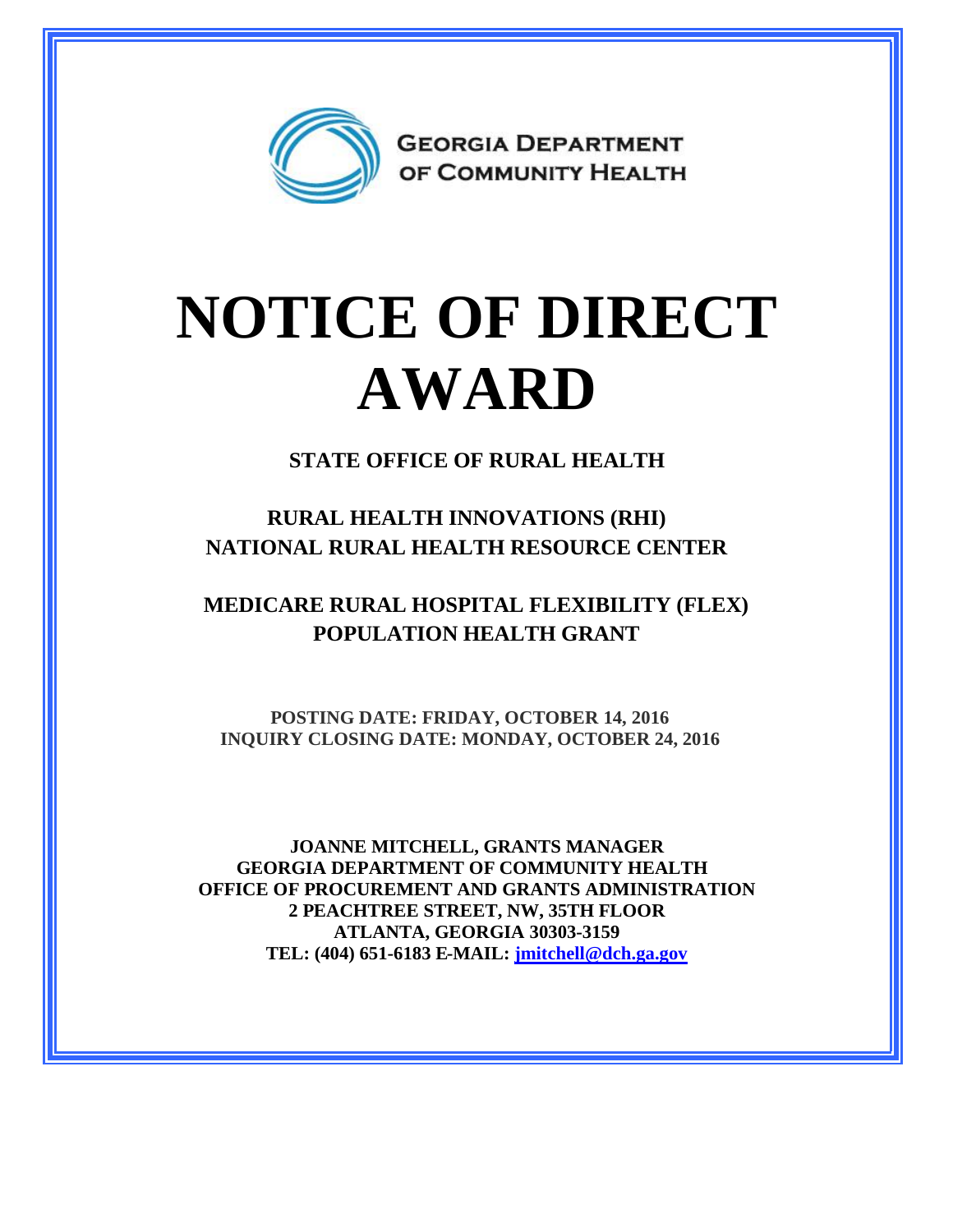## **DIRECT AWARD JUSTIFICATION**

## **MEDICARE RURAL HOSPITAL FLEXIBILITY (FLEX) POPULATION HEALTH GRANT RURAL HEALTH INNOVATIONS - NATIONAL RURAL HEALTH RESOURCE CENTER**

| <b>AGENCY</b><br><b>BACKGROUND</b> | The Georgia Department of Community Health (DCH) was created in 1999 by Senate Bill 241 and has the<br>responsibility for insuring over two million people in the State of Georgia, maximizing the State's health<br>care purchasing power, coordinating health planning for State agencies and proposing cost-effective<br>solutions for reducing the number of uninsured. Within DCH, the State Office of Rural Health (SORH)<br>serves Georgians by improving access to health care in rural and underserved areas to improve health status<br>and reduce health disparities.                                                                                                                                                                                                                                                                                                                                                                                                                                                                                                                                                                                                                                                                                                                                                                                                                                                                                                                                                                                                                                                                                                                                                                                                                                                                   |
|------------------------------------|----------------------------------------------------------------------------------------------------------------------------------------------------------------------------------------------------------------------------------------------------------------------------------------------------------------------------------------------------------------------------------------------------------------------------------------------------------------------------------------------------------------------------------------------------------------------------------------------------------------------------------------------------------------------------------------------------------------------------------------------------------------------------------------------------------------------------------------------------------------------------------------------------------------------------------------------------------------------------------------------------------------------------------------------------------------------------------------------------------------------------------------------------------------------------------------------------------------------------------------------------------------------------------------------------------------------------------------------------------------------------------------------------------------------------------------------------------------------------------------------------------------------------------------------------------------------------------------------------------------------------------------------------------------------------------------------------------------------------------------------------------------------------------------------------------------------------------------------------|
| <b>PROGRAM</b><br><b>OVERVIEW</b>  | The Department of Community Health, State Office of Rural Health works to improve access to health care<br>in rural and underserved areas and to reduce health status disparities. SORH provides funding for<br>institutional framework that links small rural communities with State $\&$ Federal resources to help develop<br>long-term solutions to rural health problems.<br>The primary objectives include the following:<br>Empower communities to strengthen and maintain the best possible health care using existing<br>resources;<br>Provide up-to-date health systems information and technical assistance;<br>Build strong partnerships to meet local and regional needs;<br>Provide incentives to local areas to implement integrated service delivery systems; and<br>Be the single point of contact for all regional issues related to heath care.<br>$\bullet$<br>The purpose of the Georgia Medicare Rural Hospital Flexibility (FLEX) Population Health Grant is to<br>focus on work with Georgia's critical access hospitals (CAHs) to improve the "Triple Aim" of<br>healthcare delivery by providing better care, improving health and lowering costs in rural communities.<br>This program will use the Baldrige Performance Excellence Systems Framework to guide the CAHs to<br>achieve clinical, operational and financial excellence. This one year program will focus on engaging up<br>to fourteen targeted 501(c) 3 CAHs identified as: Bacon County Hospital, Miller County Hospital,<br>Chatuge Regional Hospital, Monroe County Hospital, Clinch Memorial Hospital, Medical Center of<br>Peach County, Higgins General Hospital, Phoebe Worth Medical Center, Jasper Memorial Hospital,<br>Polk Medical Center, Jeff Davis Hospital, SGMC-Lanier Campus, Mitchell County Hospital, and Wills<br>Memorial Hospital. |